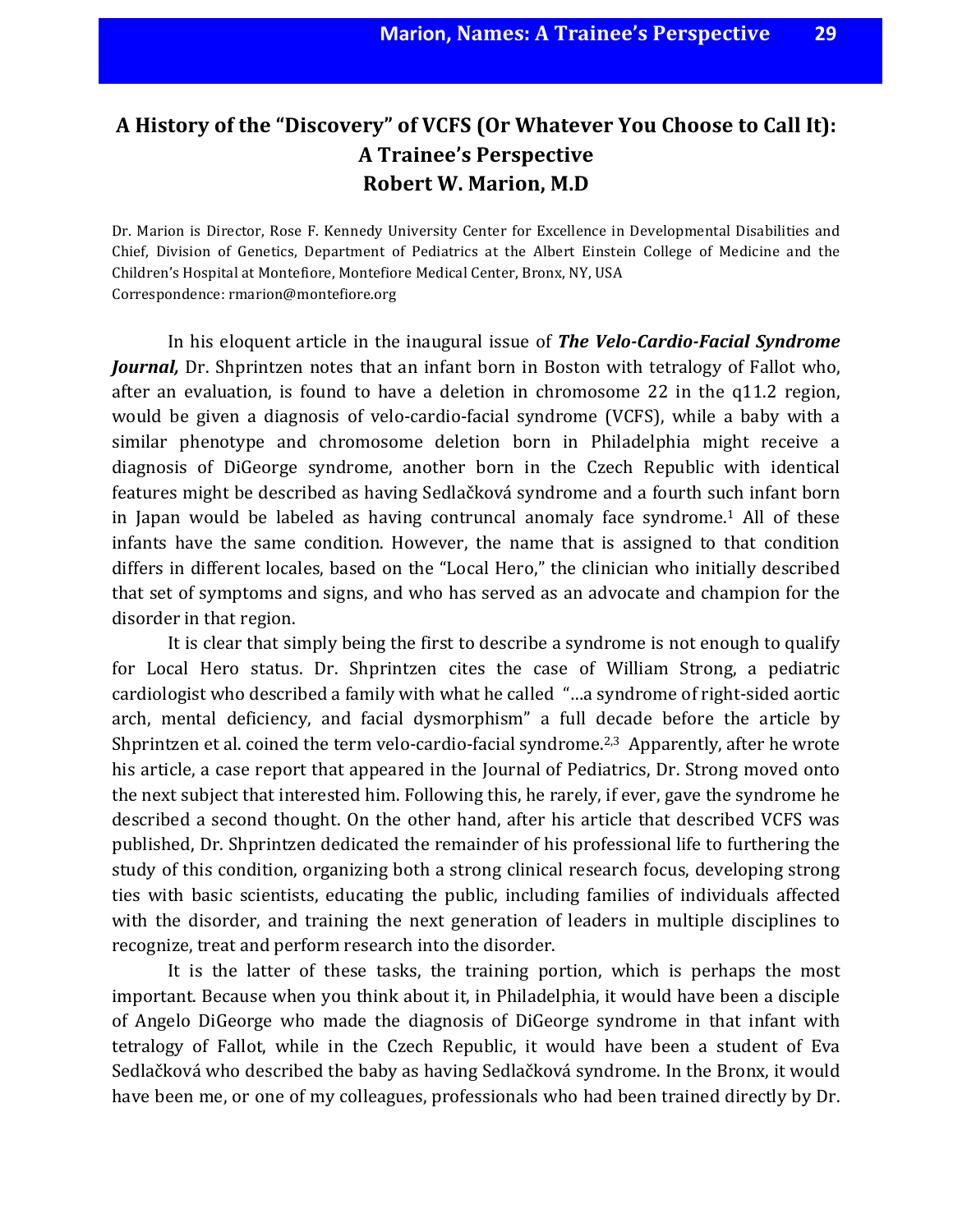Shprintzen to search for and recognize the constellation of findings that we know as velocardio-facial syndrome. Training the next generation of clinicians virtually assures that the title favored by the Local Hero, the one that in some way honors him or her, the Local Hero will live on (because, as M. Michael Cohen, Jr. has stated, clinicians would rather use the same toothbrush than the same nomenclature).

Dr. Shprintzen is well known to the readership of this journal for his clinical acumen, his devotion to providing the best care possible to individuals with VCFS and their families, and for his prodigious research output over the past 35 years. However, outside of the local professional communities in Syracuse and the Bronx, little is known about his role as an educator and mentor. In this commentary, by describing my personal experience, I will explore Dr. Shprintzen's role in the training of the next generation of scientists from multiple disciplines.

#### **Teacher and Mentor: A Personal Appreciation**

I first met Bob Shprintzen in 1980. At that time, he was Director of the Center for Craniofacial Disorders (CCFD) at Montefiore Medical Center (MMC), a full professor in Plastic and Reconstructive Surgery at the Albert Einstein College of Medicine (when he was first promoted to professor, Bob held the distinction of being the youngest person at that rank in the entire medical school faculty), a clinical researcher who had already described two "new" syndromes (VCFS and Shprintzen-Goldberg syndrome)<sup>3,4</sup> and who had an article describing a third "new" syndrome (which would be called Goldberg-Shprintzen syndrome) in press.<sup>5</sup> In short, he was an academic clinician who was near the top of the academic totem pole. As a second year resident in pediatrics at Jacobi Medical Center who had a strong interest in medical genetics, I was near the bottom of that pole. I had arranged to do an elective rotation at the CCFD.

Under these circumstances, many people in Bob's position would have chosen to have little to do with me; they would have assigned me to work with an assistant or with a trainee from another discipline who was spending time at the center. But as was the case with most of us who came to him for training, Bob took me under his wing. He also had a major interest in genetics (he was interested in virtually every discipline that touched craniofacial disorders), desiring to educate himself about the genetic basis of the conditions he had described. As a result, even though I was coming to him at such a junior level, he welcomed my input, treating me as if I were an equal. To this day, I appreciate how Bob treated me. Throughout my career, when dealing with trainees, I've always tried to emulate his approach.

During that first elective experience, which occurred over a year after the first article on VCFS appeared in *The Cleft Palate Journal*, I came across the article by Strong that Dr. Shprintzen discusses in his lead article in the first issue of this journal (1). Although it had come from a virtual clinical research rookie, Bob did not dismiss my contribution; he took it seriously, triggering his search for, and ultimate phone call to Dr. Strong.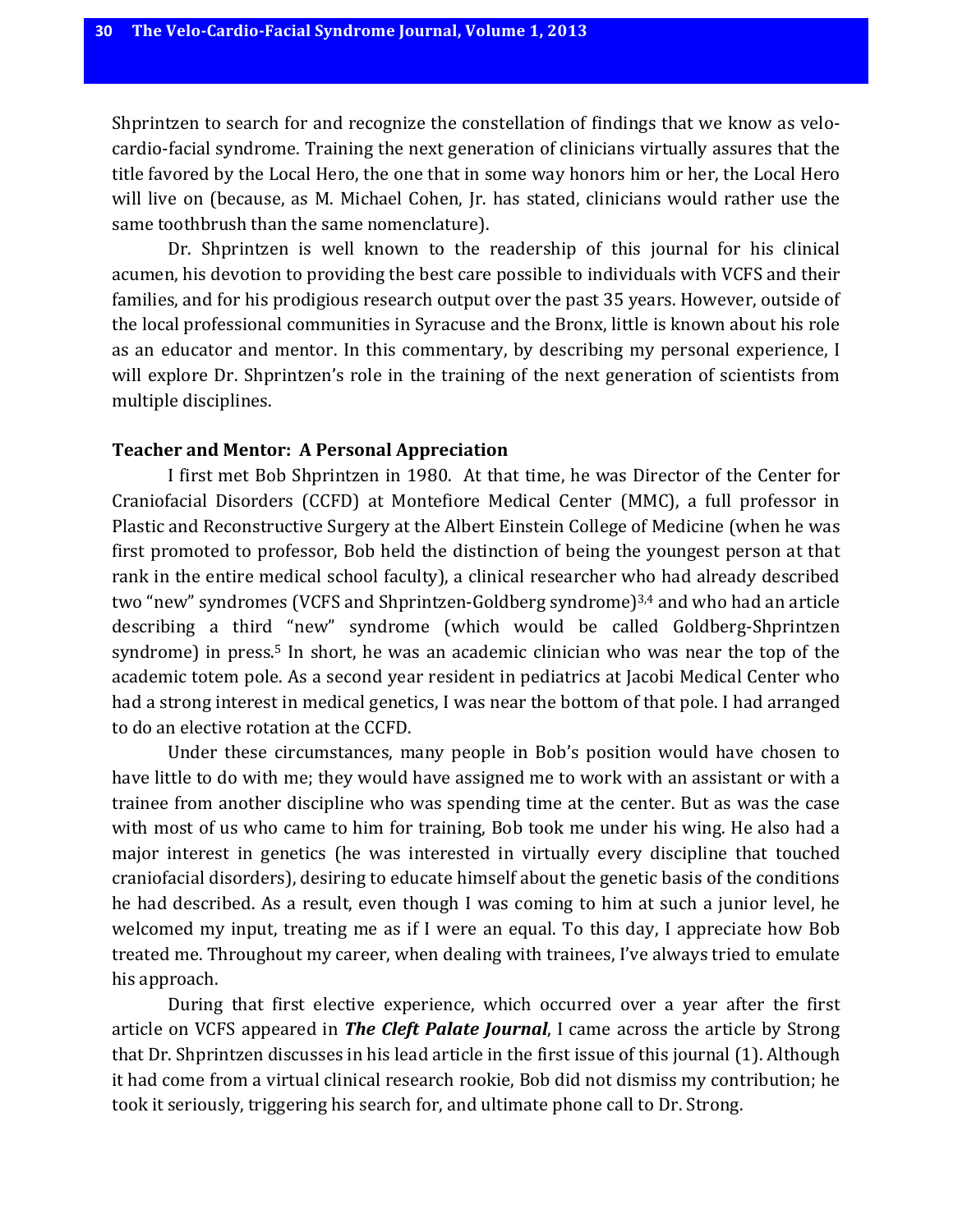For the remainder of my training and into my early years as a faculty member at Einstein, I worked closely with Bob, who, at every step of the way, continued to value what I had to offer. This was not true just for me, but was true for every trainee from dentistry, orthodontia, oral surgery, ophthalmology, plastic surgery, otolaryngology and other disciplines. During those years, Bob and his colleagues made great strides in identifying the expanding phenotype of VCFS and understanding the impact that the rapidly enlarging list of clinical features had on the individual patient. Personally, while working with Bob and the rest of his team, I made a few contributions. For instance, during this period, we did the preliminary work that led to the identification of the chromosomal basis of the condition.

This came about through some simple clinical observations, essentially having the "right clinicians" in the "right place" at the "right time." In the early 1980s, the overlap between VCFS and diGeorge syndrome had not yet been appreciated. However, during those years, we noted that following cardiac surgery, some children with VCFS manifested transient hypocalcemia. Evaluation revealed that this hypocalcemia was due to hypoparathyroidism. In addition, because of the history of multiple upper and lower respiratory tract infections that occurred in many young children with the disorder, we studied the immune systems of a few children. This led to the observation that these children had mild dysfunction of the T-lymphocytes.

Because hypocalcemia due to hypoparathyroidism and T-lymphocyte dysfunction are prominent features of the DiGeorge malformation sequence, we made the case that these two entities overlapped. $6$  Simultaneously, following the original observation by de la Chapelle et al., $7$  evidence was accumulating that a microdeletion in the long arm of chromosome 22 was responsible for diGeorge syndrome. $8.9$  Because of these two observations, using high resolution chromosome analysis, a search was conducted looking for the presence of the deletion in patients diagnosed by Bob with VCFS; in greater than  $90\%$  of cases, the deletion was identified.<sup>10</sup>

It was also during the 1980s that Bob and his research group began to become concerned about potential psychiatric manifestations of VCFS. Having described the condition in the late 1970s, Bob had had the ability to follow the population longitudinally for over a decade. He and the group observed that with increasing age, serious behavioral manifestations such as schizophrenia, schizo-affective and bipolar disorders, and cyclothymia were seen in a higher frequency than would be expected by chance. The first publication reporting this observation appeared in 1992.<sup>11</sup>

Because Bob's interest in VCFS transcended the clinic, his role as a mentor and teacher reached beyond clinical trainees. Soon after the deletion in chromosome 22 was established as the etiology of the condition, Dr. Shprintzen reached out to Dr. Raju Kucherlapati, then Chair of Department of Molecular Genetics at Einstein, asking for help in identifying the molecular basis of the clinical features that occur in the condition. At that time, Dr. Bernice Morrow, a young post-doctoral student who had recently begun working in Dr. Kucherlapati's lab, was searching for a project. Bob arranged for Dr. Morrow to visit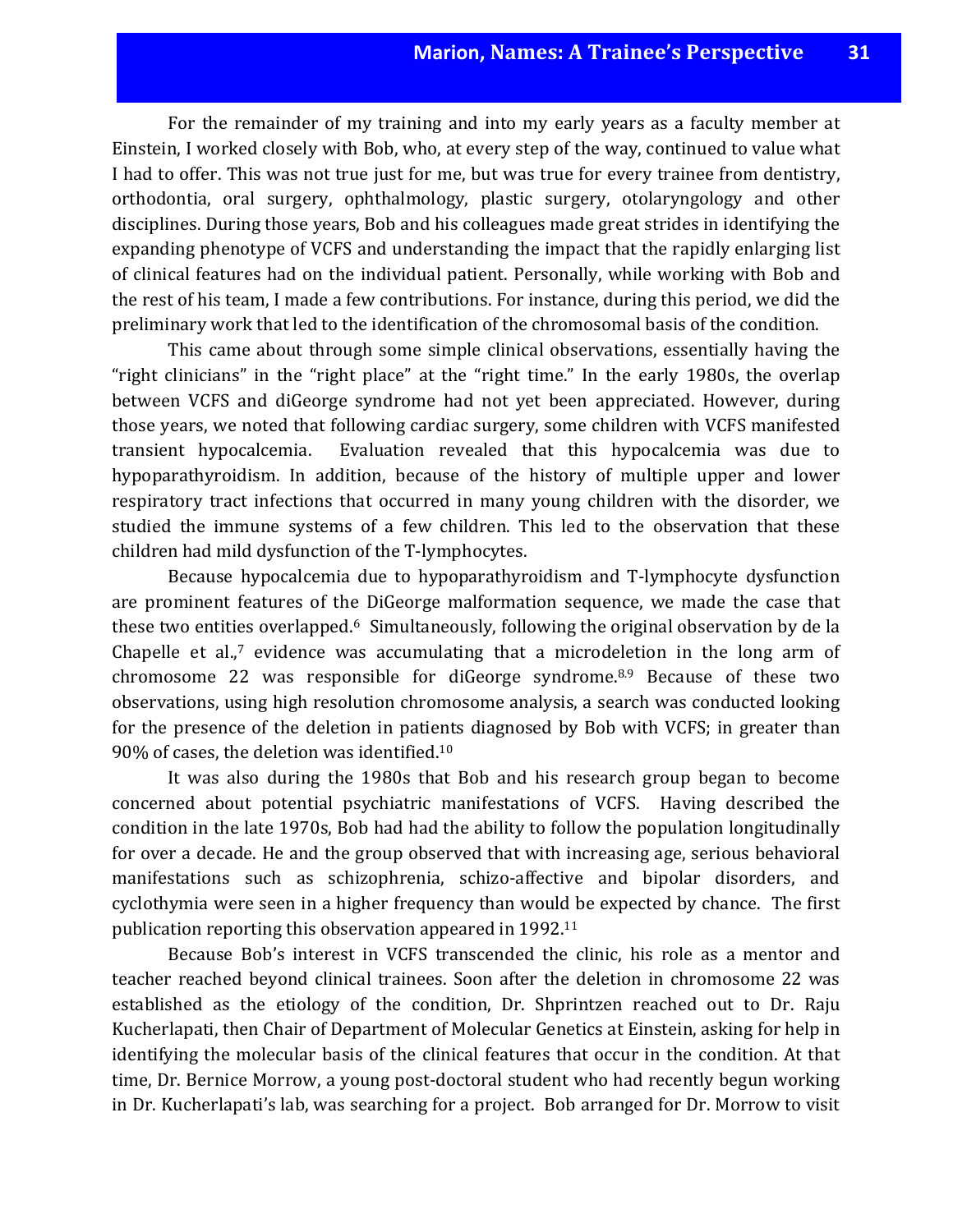him at the CCFD while he was evaluating a patient with VCFS. This experience changed Dr. Morrow's life. Now, more than 20 years later, after publishing dozens of articles about deletions from  $22q11.2$ , Dr. Morrow is one of the world's leading experts on the molecular basis of VCFS. She cites Dr. Shprintzen's role as an early mentor and teacher as a major cause of her success.

As a young trainee, Bob both offered me the opportunity and encouraged me to take my work in any direction I wanted to go. Although he was protective of his patients and made sure to safeguard the clinical information he had gleaned from caring for them, whenever possible, he was willing to share data. He was also willing to share his time and expertise in furthering the interest of those who looked to him for guidance. As such, he proved to be the perfect teacher and mentor for dozens, perhaps hundreds of trainees.

Sadly, my time working directly with Bob came to an end in 1997 when he left the Bronx for Syracuse. However, the impact that Dr. Shprintzen had on my life has lasted for my entire career. I owe him a debt of gratitude. And so, as a result of that impact, whenever I encounter a patient with the constellations of findings that are caused by a deletion of the q11.2 segment of chromosome 22, I will refer to that patient's conditions not as DiGeorge syndrome nor as Sedlačková syndrome, not as conotruncal face syndrome nor as 22q11.2 Deletion Syndrome; instead, I will always call the condition "velo-cardio-facial syndrome." Thank you, Bob!

#### **References**

- 1. Shprintzen RJ (2013). VCFS Journal, August 18, 2013. Accessed at http://vcfsjournal.blogspot.com/2013/08/a-history-of-discovery-of-vcfs-or.html, October 10, 2013.
- 2. Strong WB (1968). Familial syndrome of right-sided aortic arch, mental deficiency, and facial dysmorphism. Journal of Pediatrics, 73:882-888.
- 3. Shprintzen RJ, Goldberg RB, Lewin ML, Sidoti EJ, Berkman MD, Argamaso RV, Young D (1978). A new syndrome involving cleft palate, cardiac anomalies, typical facies, and learning disabilities: velo-cardio-facial syndrome. The Cleft Palate Journal, 15(1):56-62.
- 4. Shprintzen RJ, Goldberg RB (1979). Dysmorphic facies, omphalocele, laryngeal and pharyngeal hypoplasia, spinal anomalies, and learning disabilities in a new dominant malformation syndrome. Birth Defects Original Article Series XV(5B): 347-353.
- 5. Goldberg RB, Shprintzen RJ (1981). Hirschsprung megacolon and cleft palate in two sibs. Journal of Craniofacial Genetics and Developmental Biology, 1:185-189.
- 6. Goldberg R, Marion R, Borderon M, Wiznia A, Shprintzen RJ (1985). Phenotypic overlap between velo-cardio-facial syndrome and the diGeorge sequence. American Journal of Human Genetics, 37:A54.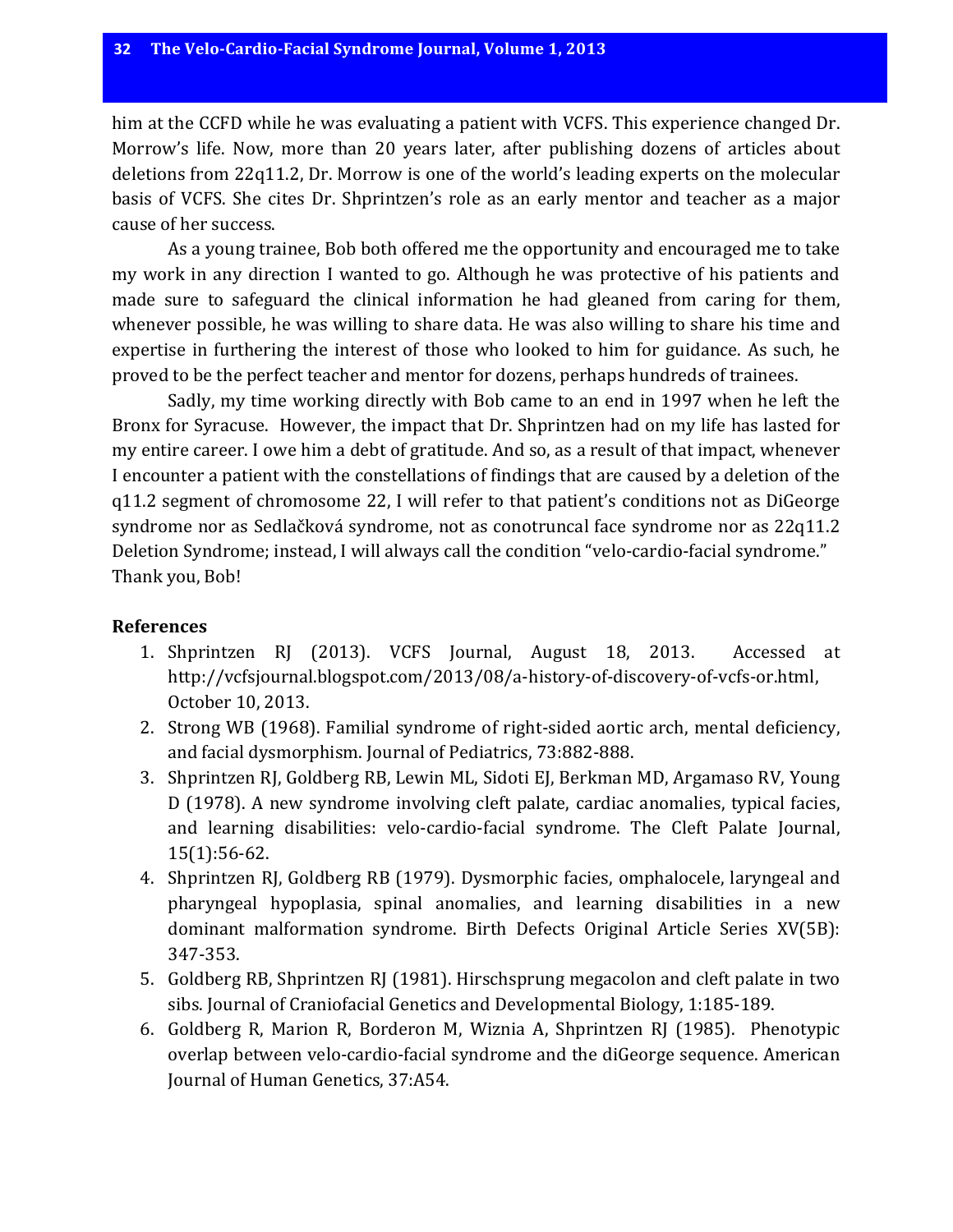- 7. de la Chapelle A, Herva R, Koivisto M, Aula P (1981). A deletion in chromosome 22 can cause DiGeorge syndrome. Human Genetics, 57:253-256.
- 8. Kelley, R. I., Zackai, E. H., Emanuel, B. S., Kistenmacher, M., Greenberg, F., Punnett, H. H (1982). The association of the DiGeorge anomalad with partial monosomy of chromosome 22. Journal of Pediatrics, 101:197-200.
- 9. Greenberg, F., Crowder, W. E., Paschall, V., Colon-Linares, J., Lubianski, B., Ledbetter, D. H. (1984). Familial DiGeorge syndrome and associated partial monosomy of chromosome 22. Human Genetics, 65:317-319.
- 10. Shprintzen, R. J., Wang, F., Goldberg, R., Marion, R (1985). The expanded velo-cardiofacial syndrome (VCF): additional features of the most common clefting syndrome. (Abstract) American Journal of Human Genetics 37:A77.
- 11. Shprintzen RJ, Goldberg R, Golding-Kushner KJ, Marion R (1992). Late-onset psychosis in the velo-cardio-facial syndrome. Am. J. Med. Genet. 42:141-142.

### **COMMENTS FROM THE EDITOR:**

Dear Readers,

The Editor has been placed in the uncomfortable situation of publishing an article that sounds like a festschrift (a celebratory publication in honor of an academic person) for himself. I am very grateful to Dr. Marion for his kind words. It is difficult to walk the fine line between false modesty, true embarrassment, and what may seem like self-promotion prompted by Dr. Marion's submission of this commentary to the Journal. However, as I stated when we launched this journal, it is an open access journal that eschews the process of peer review, and we have pledged to publish everything submitted. While I anticipated we might be placed in the position of publishing material that represented bad science, or material with which we did not agree, I never dreamed I would be faced with going to press with something like Dr. Marion's submission. I can assure you that I knew nothing of it until I saw it this morning. I think the last time I spoke with Dr. Marion was over a year ago and I had not yet thought of starting this journal. When I communicated my embarrassment to Dr. Marion, he insisted on its publication and suggested that he could change my name in the article to "Dr. Robert X." I replied immediately that I had seen worse misspellings of my last name (perhaps the worst being Dr. Schlepson).

I am very grateful to Dr. Marion for his very generous and gracious comments. They are especially poignant when they come from someone of his level of achievement. Dr. Marion is not only a prestigious clinician holding a prominent position in the world of